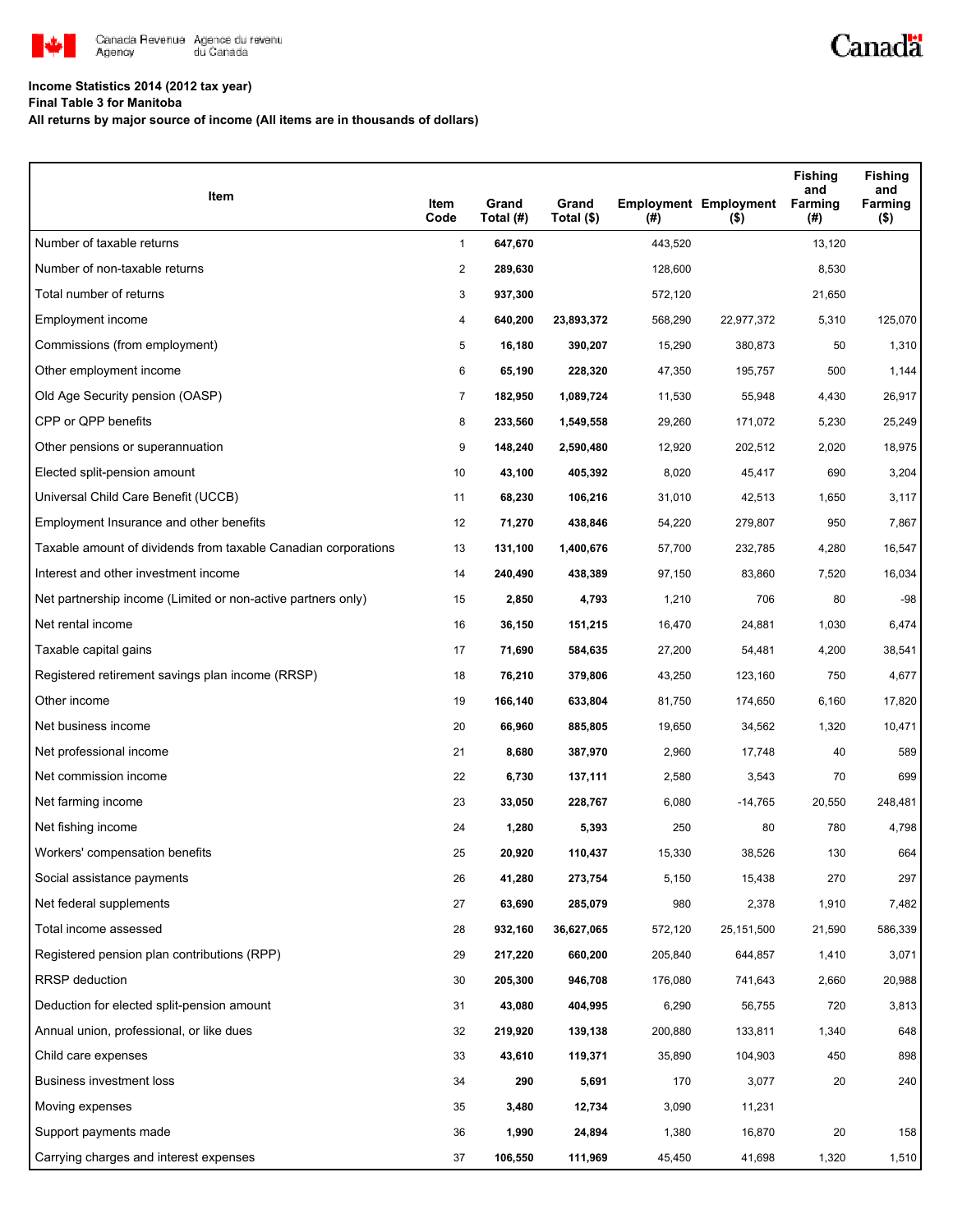

## **Income Statistics 2014 (2012 tax year)**

**Final Table 3 for Manitoba**

## **All returns by major source of income (All items are in thousands of dollars)**

| Item                                                                                           | Item<br>Code | Grand<br>Total (#) | Grand<br>Total (\$) | $($ #)  | <b>Employment Employment</b><br>(5) | <b>Fishing</b><br>and<br>Farming<br>(#) | <b>Fishing</b><br>and<br>Farming<br>$($ \$) |
|------------------------------------------------------------------------------------------------|--------------|--------------------|---------------------|---------|-------------------------------------|-----------------------------------------|---------------------------------------------|
| Deductions for CPP/QPP contributions on self-employment and<br>other earnings                  | 38           | 56,200             | 46,068              | 9,560   | 1,697                               | 8,160                                   | 7,137                                       |
| Deductions for provincial parental insurance plan (PPIP) premiums<br>on self-employment income | 39           |                    |                     |         |                                     |                                         |                                             |
| Exploration and development expenses                                                           | 40           | 2,050              | 29,576              | 820     | 12,963                              | 50                                      | 645                                         |
| Other employment expenses                                                                      | 41           | 32,070             | 139,521             | 29,560  | 129,602                             | 160                                     | 557                                         |
| Clergy residence deduction                                                                     | 42           | 1,660              | 19,631              | 1,490   | 18,507                              | 20                                      | 126                                         |
| Other deductions                                                                               | 43           | 20,830             | 53,352              | 11,310  | 8,837                               | 420                                     | 454                                         |
| Total deductions before adjustments                                                            | 44           | 527,850            | 2,714,358           | 372,620 | 1,926,669                           | 11,030                                  | 40,293                                      |
| Social benefits repayment                                                                      | 45           | 12,550             | 36,232              | 5,150   | 11,748                              | 320                                     | 1,050                                       |
| Net income after adjustments                                                                   | 46           | 929,110            | 33,915,495          | 571,560 | 23,215,713                          | 20,930                                  | 554,879                                     |
| Canadian Forces personnel and police deduction                                                 | 47           | 90                 | 1,832               | 90      | 1,832                               |                                         |                                             |
| Security options deductions                                                                    | 48           | 660                | 19,954              | 610     | 18,853                              |                                         |                                             |
| Other payments deductions                                                                      | 49           | 120,570            | 669,026             | 21,200  | 56,340                              | 2,140                                   | 8,429                                       |
| Non-capital losses of other years                                                              | 50           | 820                | 5,974               | 290     | 2,064                               | 20                                      | 132                                         |
| Net capital losses of other years                                                              | 51           | 14,610             | 26,147              | 5,330   | 5,307                               | 390                                     | 379                                         |
| Capital gains deduction                                                                        | 52           | 4,090              | 273,393             | 710     | 12,988                              | 800                                     | 33,421                                      |
| Northern residents deductions                                                                  | 53           | 15,870             | 47,719              | 12,330  | 38,786                              | 100                                     | 216                                         |
| Additional deductions                                                                          | 54           | 4,920              | 16,675              | 350     | 4,406                               | 30                                      | 46                                          |
| Farming/fishing losses of prior years                                                          | 55           | 990                | 10,899              | 260     | 1,808                               | 500                                     | 7,492                                       |
| Total deductions from net income                                                               | 56           | 157,820            | 1,071,718           | 40,110  | 142,400                             | 3,730                                   | 50,115                                      |
| Taxable income assessed                                                                        | 57           | 913,000            | 32,847,352          | 571,510 | 23,073,401                          | 20,820                                  | 506,180                                     |
| Basic personal amount                                                                          | 58           | 937,270            | 10,089,356          | 572,100 | 6,147,613                           | 21,650                                  | 234,236                                     |
| Age amount                                                                                     | 59           | 176,220            | 1,073,737           | 9,600   | 44,001                              | 4,230                                   | 25,694                                      |
| Spouse or common-law partner amount                                                            | 60           | 70,420             | 507,737             | 47,840  | 360,671                             | 3,600                                   | 19,909                                      |
| Amount for eligible dependant                                                                  | 61           | 40,830             | 424,502             | 23,960  | 246,719                             | 170                                     | 1,663                                       |
| Amount for children 17 and under                                                               | 62           | 142,690            | 595,578             | 105,680 | 419,246                             | 3,670                                   | 20,549                                      |
| Amount for infirm dependants age 18 or older                                                   | 63           | 880                | 4,519               | 490     | 2,398                               |                                         |                                             |
| CPP or QPP contributions through employment                                                    | 64           | 539,370            | 798,961             | 497,690 | 771,127                             | 4,240                                   | 4,518                                       |
| CPP or QPP contributions on self-employment and other earnings                                 | 65           | 56,200             | 46,068              | 9,560   | 1,697                               | 8,160                                   | 7,137                                       |
| Employment Insurance premiums                                                                  | 66           | 547,360            | 307,285             | 500,950 | 295,056                             | 4,160                                   | 1,821                                       |
| PPIP premiums paid                                                                             | 67           |                    |                     |         |                                     |                                         |                                             |
| PPIP premiums payable on employment income                                                     | 68           |                    |                     |         |                                     |                                         |                                             |
| PPIP premiums payable on self-employment income                                                | 69           |                    |                     |         |                                     |                                         |                                             |
| Volunteer firefighters' amount                                                                 | 70           | 1,380              | 4,128               | 1,110   | 3,333                               | 80                                      | 243                                         |
| Canada employment amount                                                                       | 71           | 611,150            | 651,406             | 532,340 | 579,612                             | 5,290                                   | 5,479                                       |
| Public transit amount                                                                          | 72           | 45,560             | 25,008              | 40,620  | 22,791                              | 20                                      | 5                                           |
| Children's fitness amount                                                                      | 73           | 54,960             | 28,656              | 47,110  | 24,592                              | 980                                     | 491                                         |
| Children's arts amount                                                                         | 74           | 19,320             | 9,662               | 16,420  | 8,129                               | 320                                     | 151                                         |

Canadä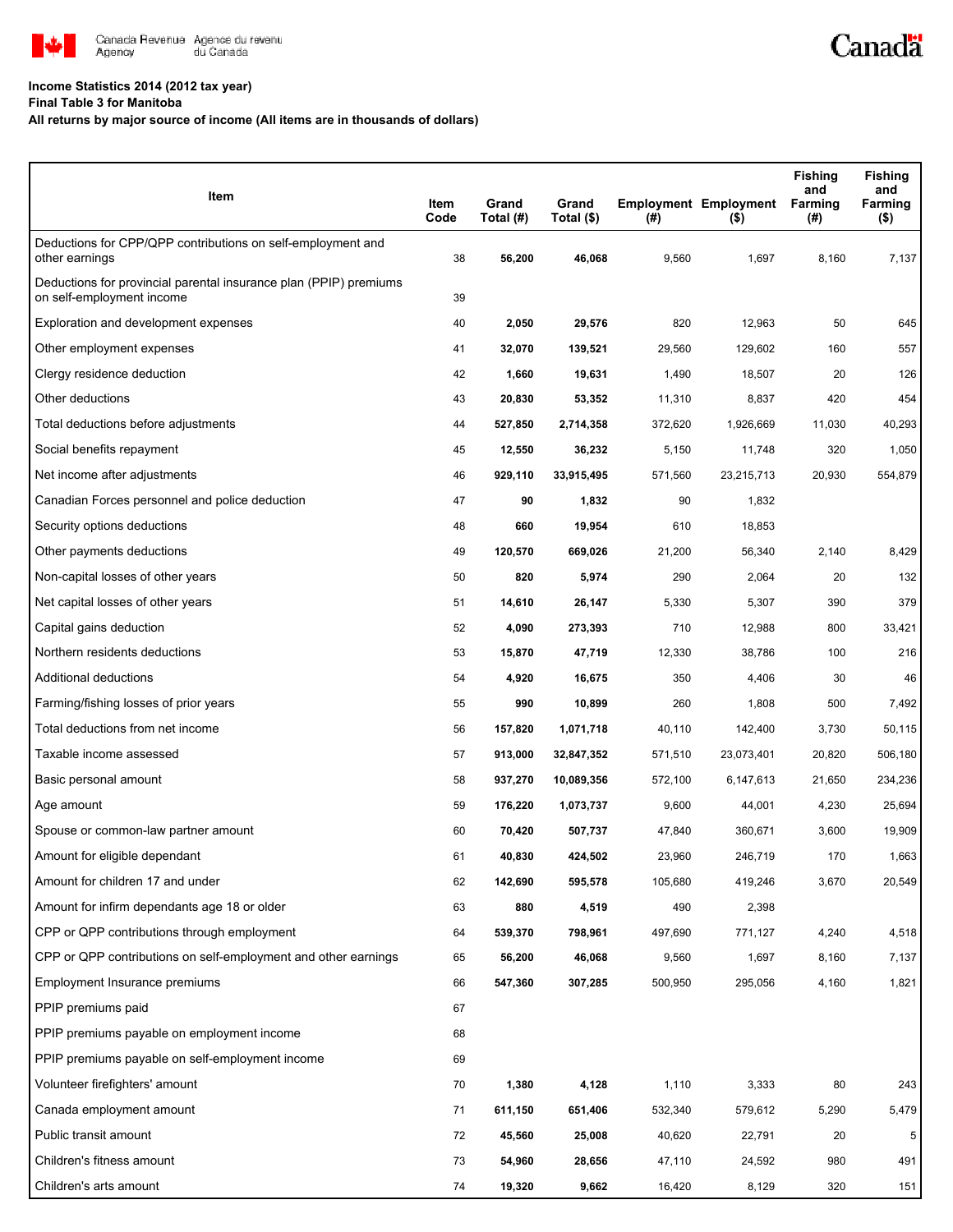

## **Income Statistics 2014 (2012 tax year)**

**Final Table 3 for Manitoba**

**All returns by major source of income (All items are in thousands of dollars)**

| Item                                                              |              |                    |                     |         |                                         | <b>Fishing</b><br>and | <b>Fishing</b><br>and |
|-------------------------------------------------------------------|--------------|--------------------|---------------------|---------|-----------------------------------------|-----------------------|-----------------------|
|                                                                   | Item<br>Code | Grand<br>Total (#) | Grand<br>Total (\$) | (#)     | <b>Employment Employment</b><br>$($ \$) | Farming<br>(#)        | Farming<br>$($ \$)    |
| Home buyers' amount                                               | 75           | 8,050              | 37,648              | 7,510   | 35,117                                  | 30                    | 125                   |
| Pension income amount                                             | 76           | 171,560            | 326,102             | 20,130  | 37,603                                  | 2,500                 | 4,466                 |
| Caregiver amount                                                  | 77           | 5,980              | 31,654              | 4,360   | 23,262                                  | 80                    | 398                   |
| Disability amount                                                 | 78           | 47,810             | 360,698             | 7,880   | 59,728                                  | 390                   | 2,924                 |
| Disability amount transferred from a dependant                    | 79           | 10,890             | 112,252             | 7,710   | 80,514                                  | 170                   | 1,598                 |
| Interest paid on student loans                                    | 80           | 14,750             | 6,623               | 13,630  | 6,052                                   | 30                    | 9                     |
| Tuition, education, and textbook amounts                          | 81           | 58,920             | 274,795             | 52,990  | 241,726                                 | 280                   | 973                   |
| Tuition, education, and textbook amounts transferred from a child | 82           | 18,960             | 90,383              | 16,080  | 76,866                                  | 290                   | 1,332                 |
| Amounts transferred from spouse or common-law partner             | 83           | 44,620             | 236,705             | 16,700  | 79,858                                  | 2,660                 | 15,710                |
| Medical expenses                                                  | 84           | 153,040            | 337,458             | 60,820  | 95,356                                  | 6,280                 | 13,375                |
| Total tax credits on personal amounts                             | 85           | 937,290            | 2,457,233           | 572,120 | 1,449,531                               | 21,650                | 54,429                |
| Allowable charitable donations and government gifts               | 86           | 233,320            | 394,668             | 148,150 | 198,437                                 | 5,450                 | 15,207                |
| Eligible cultural and ecological gifts                            | 87           | 260                | 2,302               |         |                                         |                       |                       |
| Total tax credit on donations and gifts                           | 88           | 231,820            | 110,007             | 146,940 | 54,755                                  | 5,440                 | 4,279                 |
| Total federal non-refundable tax credits                          | 89           | 937,290            | 2,567,240           | 572,120 | 1,504,286                               | 21,650                | 58,708                |
| Federal dividend tax credit                                       | 90           | 115,310            | 188,073             | 56,150  | 32,541                                  | 3,140                 | 2,026                 |
| Overseas employment tax credit                                    | 91           | 80                 | 855                 |         |                                         |                       |                       |
| Minimum tax carryover                                             | 92           | 1,910              | 5,797               | 490     | 2,009                                   | 210                   | 610                   |
| Basic federal tax                                                 | 93           | 579,150            | 3,444,952           | 419,960 | 2,654,151                               | 9,140                 | 36,359                |
| Federal Foreign Tax Credit                                        | 94           | 29,840             | 9,376               | 13,470  | 5,361                                   | 730                   | 116                   |
| Federal Political contribution tax credit                         | 95           | 6,890              | 1,096               | 2,550   | 427                                     | 210                   | 34                    |
| <b>Investment Tax Credit</b>                                      | 96           | 1,200              | 2,722               | 490     | 1,358                                   | 160                   | 50                    |
| Labour-sponsored funds tax credit                                 | 97           | 170                | 104                 | 120     | 73                                      |                       |                       |
| Alternative minimum tax payable                                   | 98           | 1,390              | 9,501               | 40      | 128                                     | 130                   | 781                   |
| Net federal tax                                                   | 99           | 578,320            | 3,431,805           | 419,600 | 2,646,963                               | 9,100                 | 36,173                |
| CPP contributions on self-employment                              | 100          | 56,200             | 92,136              | 9,560   | 3,393                                   | 8,160                 | 14,273                |
| Social Benefits repayment                                         | 101          | 12,550             | 36,232              | 5,150   | 11,748                                  | 320                   | 1,050                 |
| <b>Net Provincial Tax</b>                                         | 102          | 634,260            | 2,686,483           | 441,330 | 2,010,346                               | 11,290                | 30,453                |
| Total tax payable                                                 | 103          | 647,670            | 6,246,718           | 443,520 | 4,672,452                               | 13,120                | 81,950                |

Canadä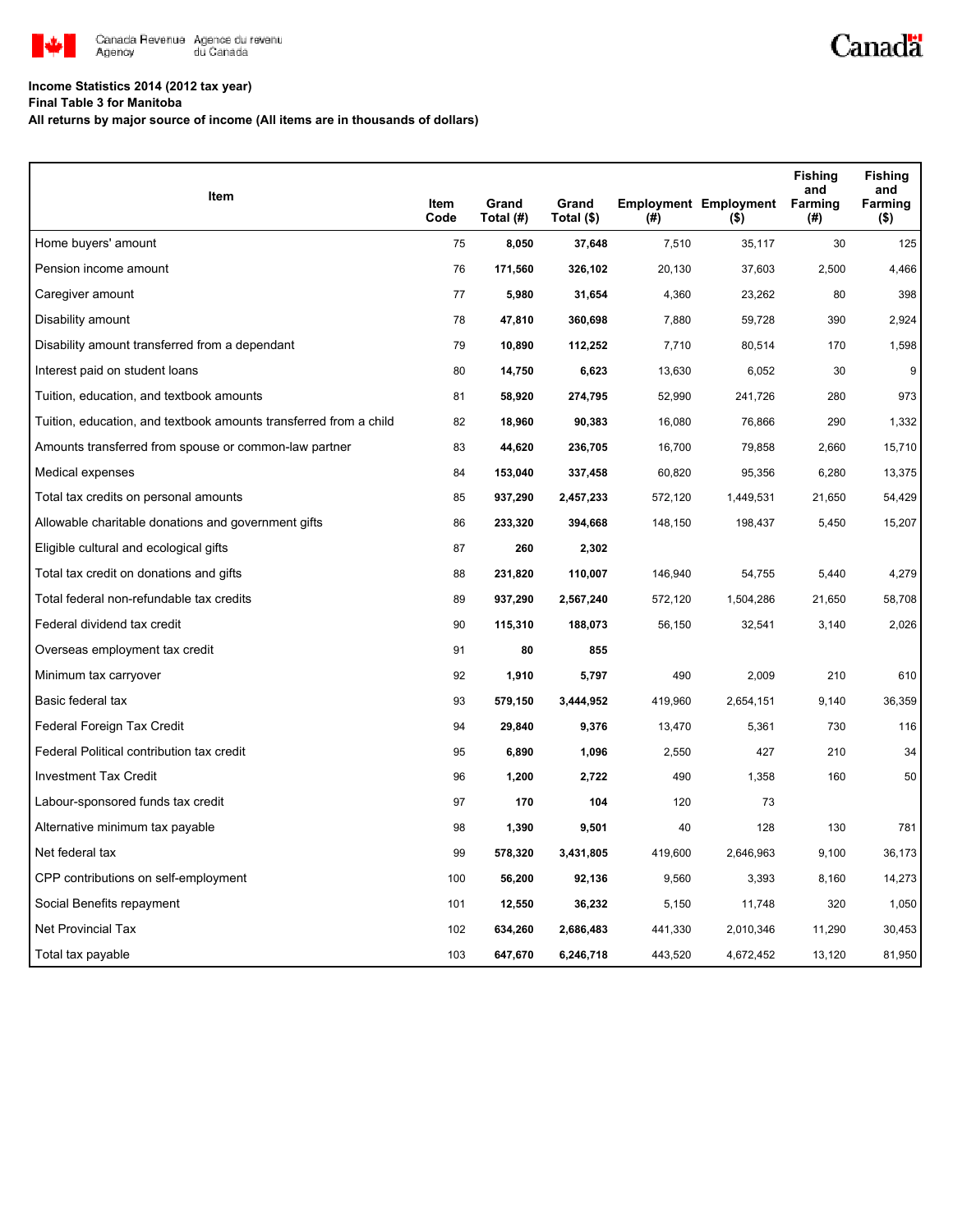| Item                                                                                              | Item<br>Code   | Income $(\#)$ | $Income$ (\$) | <b>Sales</b><br>Professional Professional (Self-Employment) (Self-Employment)<br>(#) | <b>Sales</b><br>$($ \$) | Proprietorship/<br><b>Partnerships</b><br>(# ) | Proprietorship/<br><b>Partnerships</b><br>$($ \$) |
|---------------------------------------------------------------------------------------------------|----------------|---------------|---------------|--------------------------------------------------------------------------------------|-------------------------|------------------------------------------------|---------------------------------------------------|
| Number of taxable returns                                                                         | $\mathbf{1}$   | 3,860         |               | 2,580                                                                                |                         | 32,020                                         |                                                   |
| Number of non-taxable returns                                                                     | $\overline{c}$ | 270           |               | 280                                                                                  |                         | 5,060                                          |                                                   |
| Total number of returns                                                                           | 3              | 4,130         |               | 2,860                                                                                |                         | 37,080                                         |                                                   |
| Employment income                                                                                 | 4              | 1,170         | 24,555        | 600                                                                                  | 6,588                   | 9,510                                          | 137,830                                           |
| Commissions (from employment)                                                                     | 5              |               |               | 40                                                                                   | 604                     | 200                                            | 2,354                                             |
| Other employment income                                                                           | 6              | 210           | 607           | 100                                                                                  | 141                     | 1,210                                          | 3,610                                             |
| Old Age Security pension (OASP)                                                                   | $\overline{7}$ | 480           | 2,574         | 250                                                                                  | 1,397                   | 2,610                                          | 14,509                                            |
| CPP or QPP benefits                                                                               | 8              | 680           | 5,161         | 440                                                                                  | 3,039                   | 4,750                                          | 26,698                                            |
| Other pensions or superannuation                                                                  | 9              | 330           | 6,983         | 140                                                                                  | 1,999                   | 1,680                                          | 25,062                                            |
| Elected split-pension amount                                                                      | 10             | 150           | 889           | 80                                                                                   | 492                     | 940                                            | 6,492                                             |
| Universal Child Care Benefit (UCCB)                                                               | 11             | 300           | 475           | 220                                                                                  | 343                     | 3,780                                          | 6,055                                             |
| Employment Insurance and other benefits                                                           | 12             | 50            | 223           | 50                                                                                   | 272                     | 850                                            | 4,674                                             |
| Taxable amount of dividends from taxable<br>Canadian corporations                                 | 13             | 1,130         | 10,621        | 630                                                                                  | 3,240                   | 3,860                                          | 16,143                                            |
| Interest and other investment income                                                              | 14             | 1,650         | 4,710         | 780                                                                                  | 877                     | 8,830                                          | 8,821                                             |
| Net partnership income (Limited or<br>non-active partners only)                                   | 15             | 100           | 740           |                                                                                      |                         | 110                                            | 171                                               |
| Net rental income                                                                                 | 16             | 310           | $-2,429$      | 270                                                                                  | 383                     | 2,580                                          | 7,999                                             |
| Taxable capital gains                                                                             | 17             | 650           | 2,763         | 330                                                                                  | 1,478                   | 2,510                                          | 15,571                                            |
| Registered retirement savings plan<br>income (RRSP)                                               | 18             | 300           | 2,282         | 340                                                                                  | 1,995                   | 3,220                                          | 13,969                                            |
| Other income                                                                                      | 19             | 1,230         | 3,289         | 970                                                                                  | 1,309                   | 8,340                                          | 11,799                                            |
| Net business income                                                                               | 20             | 180           | 793           | 180                                                                                  | 454                     | 36,370                                         | 815,839                                           |
| Net professional income                                                                           | 21             | 4,090         | 352,777       | 20                                                                                   | -97                     | 140                                            | 2,304                                             |
| Net commission income                                                                             | 22             | 30            | 91            | 2,820                                                                                | 127,388                 | 240                                            | 960                                               |
| Net farming income                                                                                | 23             | 60            | 222           | 40                                                                                   | $-32$                   | 1,370                                          | $-4,214$                                          |
| Net fishing income                                                                                | 24             |               |               |                                                                                      |                         | 40                                             | 333                                               |
| Workers' compensation benefits                                                                    | 25             | 10            | 35            | 20                                                                                   | 89                      | 350                                            | 1,603                                             |
| Social assistance payments                                                                        | 26             | 10            | 26            | 10                                                                                   | 42                      | 250                                            | 623                                               |
| Net federal supplements                                                                           | 27             | 20            | 65            | 10                                                                                   | 47                      | 580                                            | 1,927                                             |
| Total income assessed                                                                             | 28             | 4,130         | 417,800       | 2,860                                                                                | 152,147                 | 36,960                                         | 1,121,550                                         |
| Registered pension plan contributions<br>(RPP)                                                    | 29             | 150           | 349           | 40                                                                                   | 37                      | 1,410                                          | 2,293                                             |
| RRSP deduction                                                                                    | 30             | 2,080         | 30,183        | 1,010                                                                                | 10,560                  | 7,920                                          | 50,202                                            |
| Deduction for elected split-pension<br>amount                                                     | 31             | 190           | 2,172         | 70                                                                                   | 584                     | 800                                            | 6,255                                             |
| Annual union, professional, or like dues                                                          | 32             | 390           | 335           | 130                                                                                  | 62                      | 2,140                                          | 788                                               |
| Child care expenses                                                                               | 33             | 350           | 1,230         | 230                                                                                  | 500                     | 2,760                                          | 5,463                                             |
| <b>Business investment loss</b>                                                                   | 34             |               |               |                                                                                      |                         | 20                                             | 441                                               |
| Moving expenses                                                                                   | 35             | 40            | 269           |                                                                                      |                         | 120                                            | 455                                               |
| Support payments made                                                                             | 36             | 40            | 1,421         | 10                                                                                   | 99                      | 70                                             | 873                                               |
| Carrying charges and interest expenses                                                            | 37             | 780           | 3,941         | 400                                                                                  | 915                     | 2,410                                          | 2,905                                             |
| Deductions for CPP/QPP contributions on<br>self-employment and other earnings                     | 38             | 3,400         | 5,195         | 2,380                                                                                | 3,147                   | 29,090                                         | 27,529                                            |
| Deductions for provincial parental<br>insurance plan (PPIP) premiums on<br>self-employment income | 39             |               |               |                                                                                      |                         |                                                |                                                   |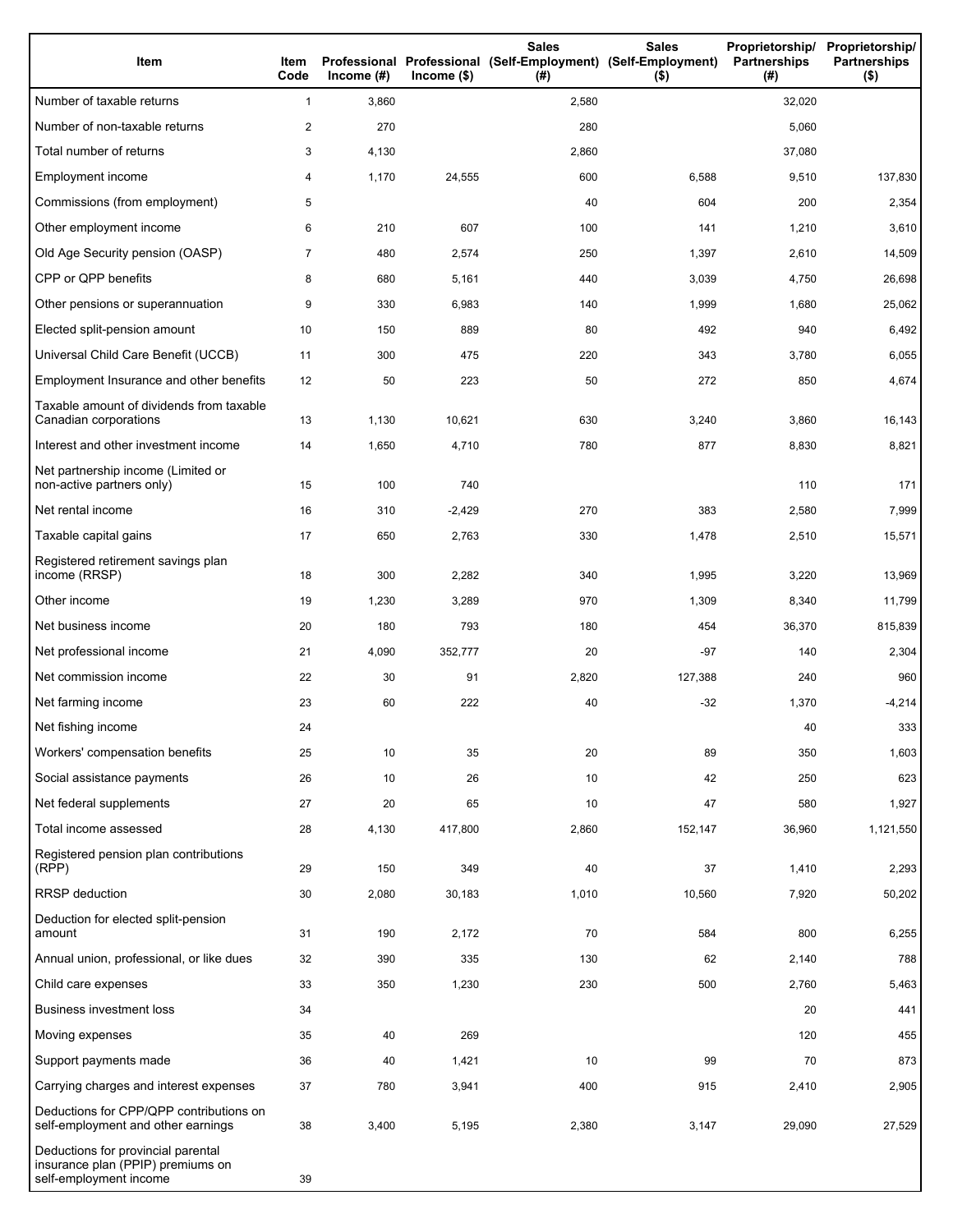| Item                                                              | Item<br>Code | Income $(\#)$ | $lncome$ (\$) | <b>Sales</b><br>Professional Professional (Self-Employment) (Self-Employment)<br>(#) | <b>Sales</b><br>$($ \$) | <b>Partnerships</b><br>(#) | Proprietorship/ Proprietorship/<br><b>Partnerships</b><br>$($ \$) |
|-------------------------------------------------------------------|--------------|---------------|---------------|--------------------------------------------------------------------------------------|-------------------------|----------------------------|-------------------------------------------------------------------|
| Exploration and development expenses                              | 40           | 70            | 762           |                                                                                      |                         | 80                         | 1,013                                                             |
| Other employment expenses                                         | 41           | 50            | 247           | 100                                                                                  | 924                     | 660                        | 2,963                                                             |
| Clergy residence deduction                                        | 42           |               |               |                                                                                      |                         | 30                         | 247                                                               |
| Other deductions                                                  | 43           | 110           | 180           | 60                                                                                   | 53                      | 540                        | 695                                                               |
| Total deductions before adjustments                               | 44           | 3,860         | 46,433        | 2,560                                                                                | 17,100                  | 31,730                     | 102,133                                                           |
| Social benefits repayment                                         | 45           | 210           | 1,058         | 60                                                                                   | 186                     | 210                        | 677                                                               |
| Net income after adjustments                                      | 46           | 4,070         | 375,574       | 2,780                                                                                | 135,454                 | 35,880                     | 1,033,081                                                         |
| Canadian Forces personnel and police<br>deduction                 | 47           |               |               |                                                                                      |                         |                            |                                                                   |
| Security options deductions                                       | 48           |               |               |                                                                                      |                         |                            |                                                                   |
| Other payments deductions                                         | 49           | 50            | 122           | 50                                                                                   | 178                     | 1,160                      | 4,153                                                             |
| Non-capital losses of other years                                 | 50           | 20            | 226           |                                                                                      |                         | 310                        | 2,354                                                             |
| Net capital losses of other years                                 | 51           | 210           | 352           | 90                                                                                   | 71                      | 420                        | 638                                                               |
| Capital gains deduction                                           | 52           | 10            | 269           |                                                                                      |                         | 100                        | 3,331                                                             |
| Northern residents deductions                                     | 53           | 40            | 118           | 10                                                                                   | 33                      | 340                        | 921                                                               |
| Additional deductions                                             | 54           |               |               |                                                                                      |                         | 50                         | 98                                                                |
| Farming/fishing losses of prior years                             | 55           |               |               |                                                                                      |                         | 80                         | 671                                                               |
| Total deductions from net income                                  | 56           | 340           | 1,205         | 180                                                                                  | 732                     | 2,380                      | 12,205                                                            |
| Taxable income assessed                                           | 57           | 4,070         | 374,372       | 2,780                                                                                | 134,722                 | 35,850                     | 1,021,118                                                         |
| Basic personal amount                                             | 58           | 4,130         | 44,562        | 2,860                                                                                | 30,899                  | 37,080                     | 400,091                                                           |
| Age amount                                                        | 59           | 250           | 1,153         | 210                                                                                  | 1,061                   | 2,500                      | 14,653                                                            |
| Spouse or common-law partner amount                               | 60           | 220           | 1,493         | 220                                                                                  | 1,574                   | 4,130                      | 27,892                                                            |
| Amount for eligible dependant                                     | 61           | 110           | 1,118         | 90                                                                                   | 866                     | 1,090                      | 11,176                                                            |
| Amount for children 17 and under                                  | 62           | 820           | 3,432         | 580                                                                                  | 2,285                   | 7,230                      | 32,244                                                            |
| Amount for infirm dependants age 18 or<br>older                   | 63           |               |               |                                                                                      |                         | 30                         | 157                                                               |
| CPP or QPP contributions through<br>employment                    | 64           | 940           | 732           | 490                                                                                  | 244                     | 7,890                      | 5,209                                                             |
| CPP or QPP contributions on<br>self-employment and other earnings | 65           | 3,400         | 5,195         | 2,380                                                                                | 3,147                   | 29,090                     | 27,529                                                            |
| Employment Insurance premiums                                     | 66           | 720           | 240           | 350                                                                                  | 75                      | 6,650                      | 1,986                                                             |
| PPIP premiums paid                                                | 67           |               |               |                                                                                      |                         |                            |                                                                   |
| PPIP premiums payable on employment<br>income                     | 68           |               |               |                                                                                      |                         |                            |                                                                   |
| PPIP premiums payable on<br>self-employment income                | 69           |               |               |                                                                                      |                         |                            |                                                                   |
| Volunteer firefighters' amount                                    | 70           |               |               |                                                                                      |                         | 80                         | 246                                                               |
| Canada employment amount                                          | 71           | 1,250         | 1,213         | 630                                                                                  | 603                     | 9,700                      | 9,616                                                             |
| Public transit amount                                             | 72           | 90            | 43            | 50                                                                                   | 19                      | 480                        | 223                                                               |
| Children's fitness amount                                         | 73           | 540           | 368           | 310                                                                                  | 194                     | 2,850                      | 1,461                                                             |
| Children's arts amount                                            | 74           | 280           | 173           | 110                                                                                  | 63                      | 1,090                      | 583                                                               |
| Home buyers' amount                                               | 75           | 30            | 128           | 20                                                                                   | 88                      | 240                        | 1,185                                                             |
| Pension income amount                                             | 76           | 440           | 856           | 220                                                                                  | 418                     | 2,440                      | 4,516                                                             |
| Caregiver amount                                                  | 77           | 30            | 149           | 20                                                                                   | 94                      | 290                        | 1,527                                                             |
| Disability amount                                                 | 78           | 50            | 377           | 30                                                                                   | 196                     | 530                        | 3,966                                                             |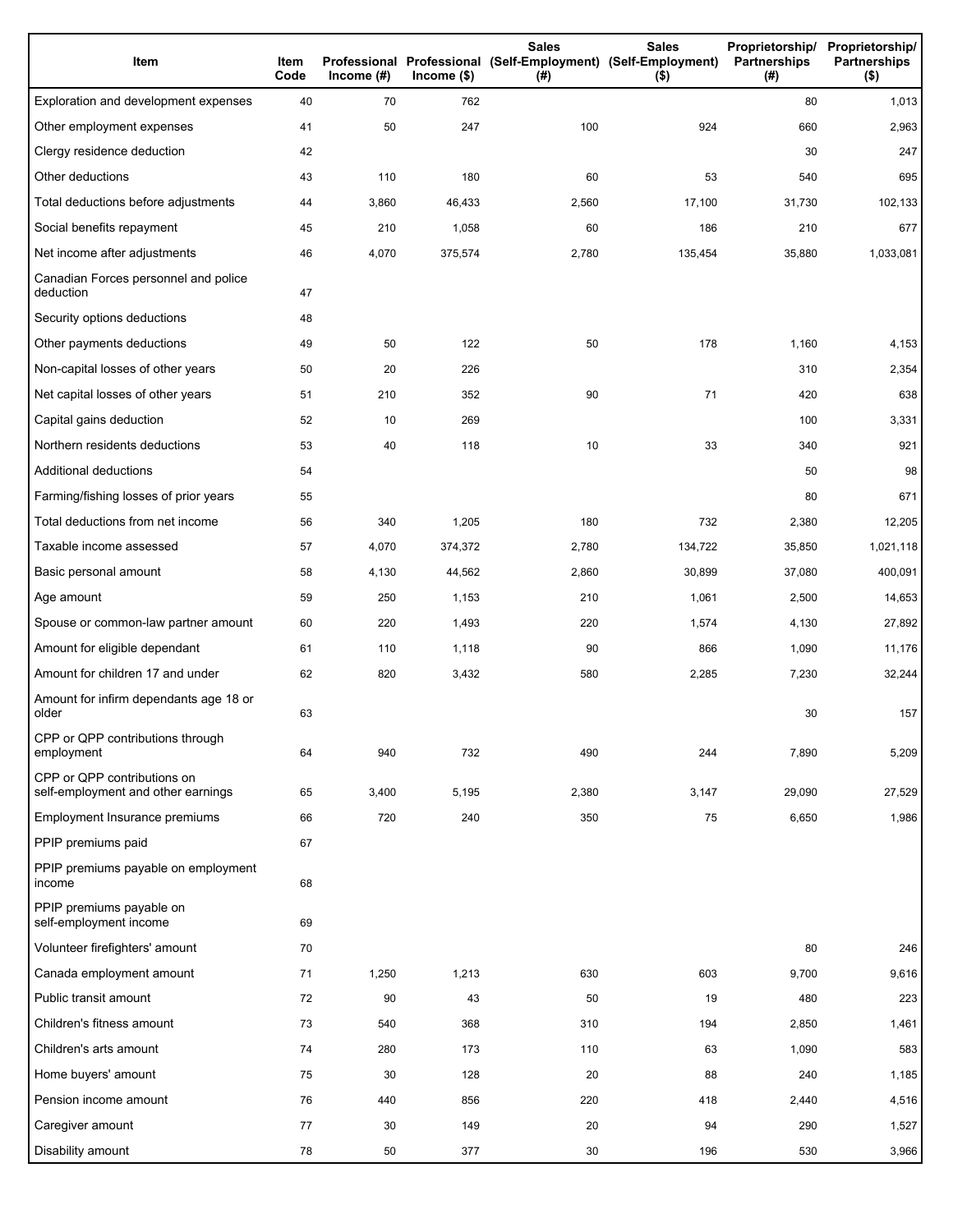| Item                                                                 | <b>Item</b><br>Code | Income (#) | $lncome$ (\$) | <b>Sales</b><br>Professional Professional (Self-Employment) (Self-Employment)<br>(# ) | <b>Sales</b><br>$($ \$) | Proprietorship/<br>Partnerships<br>(#) | Proprietorship/<br><b>Partnerships</b><br>$($ \$) |
|----------------------------------------------------------------------|---------------------|------------|---------------|---------------------------------------------------------------------------------------|-------------------------|----------------------------------------|---------------------------------------------------|
| Disability amount transferred from a<br>dependant                    | 79                  | 50         | 477           | 30                                                                                    | 234                     | 450                                    | 4,701                                             |
| Interest paid on student loans                                       | 80                  | 170        | 164           | 40                                                                                    | 19                      | 360                                    | 175                                               |
| Tuition, education, and textbook amounts                             | 81                  | 280        | 3,347         | 120                                                                                   | 539                     | 1,270                                  | 5,429                                             |
| Tuition, education, and textbook amounts<br>transferred from a child | 82                  | 240        | 1,293         | 120                                                                                   | 601                     | 740                                    | 3,410                                             |
| Amounts transferred from spouse or<br>common-law partner             | 83                  | 100        | 454           | 100                                                                                   | 440                     | 1,670                                  | 7,914                                             |
| Medical expenses                                                     | 84                  | 680        | 1,681         | 520                                                                                   | 969                     | 7,780                                  | 13,441                                            |
| Total tax credits on personal amounts                                | 85                  | 4,130      | 10,302        | 2,860                                                                                 | 6,696                   | 37,080                                 | 86,912                                            |
| Allowable charitable donations and<br>government gifts               | 86                  | 2,000      | 8,603         | 1,050                                                                                 | 2,937                   | 8,660                                  | 20,366                                            |
| Eligible cultural and ecological gifts                               | 87                  |            |               |                                                                                       |                         |                                        |                                                   |
| Total tax credit on donations and gifts                              | 88                  | 1,990      | 2.565         | 1,040                                                                                 | 827                     | 8,620                                  | 5,730                                             |
| Total federal non-refundable tax credits                             | 89                  | 4,130      | 12,867        | 2,860                                                                                 | 7,522                   | 37,080                                 | 92,642                                            |
| Federal dividend tax credit                                          | 90                  | 1,090      | 1,495         | 580                                                                                   | 444                     | 3,160                                  | 2,073                                             |
| Overseas employment tax credit                                       | 91                  |            |               |                                                                                       |                         |                                        |                                                   |
| Minimum tax carryover                                                | 92                  |            |               |                                                                                       |                         | 80                                     | 214                                               |
| Basic federal tax                                                    | 93                  | 3,210      | 69,351        | 1,980                                                                                 | 18,640                  | 21,110                                 | 93,355                                            |
| Federal Foreign Tax Credit                                           | 94                  | 410        | 215           | 130                                                                                   | 9                       | 810                                    | 293                                               |
| Federal Political contribution tax credit                            | 95                  | 130        | 29            | 50                                                                                    | 9                       | 230                                    | 39                                                |
| <b>Investment Tax Credit</b>                                         | 96                  | 30         | 49            | 10                                                                                    | 5                       | 160                                    | 274                                               |
| Labour-sponsored funds tax credit                                    | 97                  |            |               |                                                                                       |                         | 10                                     | 8                                                 |
| Alternative minimum tax payable                                      | 98                  |            |               |                                                                                       |                         | 20                                     | 117                                               |
| Net federal tax                                                      | 99                  | 3,210      | 69,079        | 1,980                                                                                 | 18,613                  | 21,070                                 | 92,780                                            |
| CPP contributions on self-employment                                 | 100                 | 3,400      | 10,391        | 2,380                                                                                 | 6,295                   | 29,090                                 | 55,058                                            |
| Social Benefits repayment                                            | 101                 | 210        | 1,058         | 60                                                                                    | 186                     | 210                                    | 677                                               |
| <b>Net Provincial Tax</b>                                            | 102                 | 3,370      | 44,824        | 2,130                                                                                 | 13,454                  | 24,160                                 | 72,579                                            |
| Total tax payable                                                    | 103                 | 3,860      | 125,362       | 2,580                                                                                 | 38,552                  | 32,020                                 | 221,136                                           |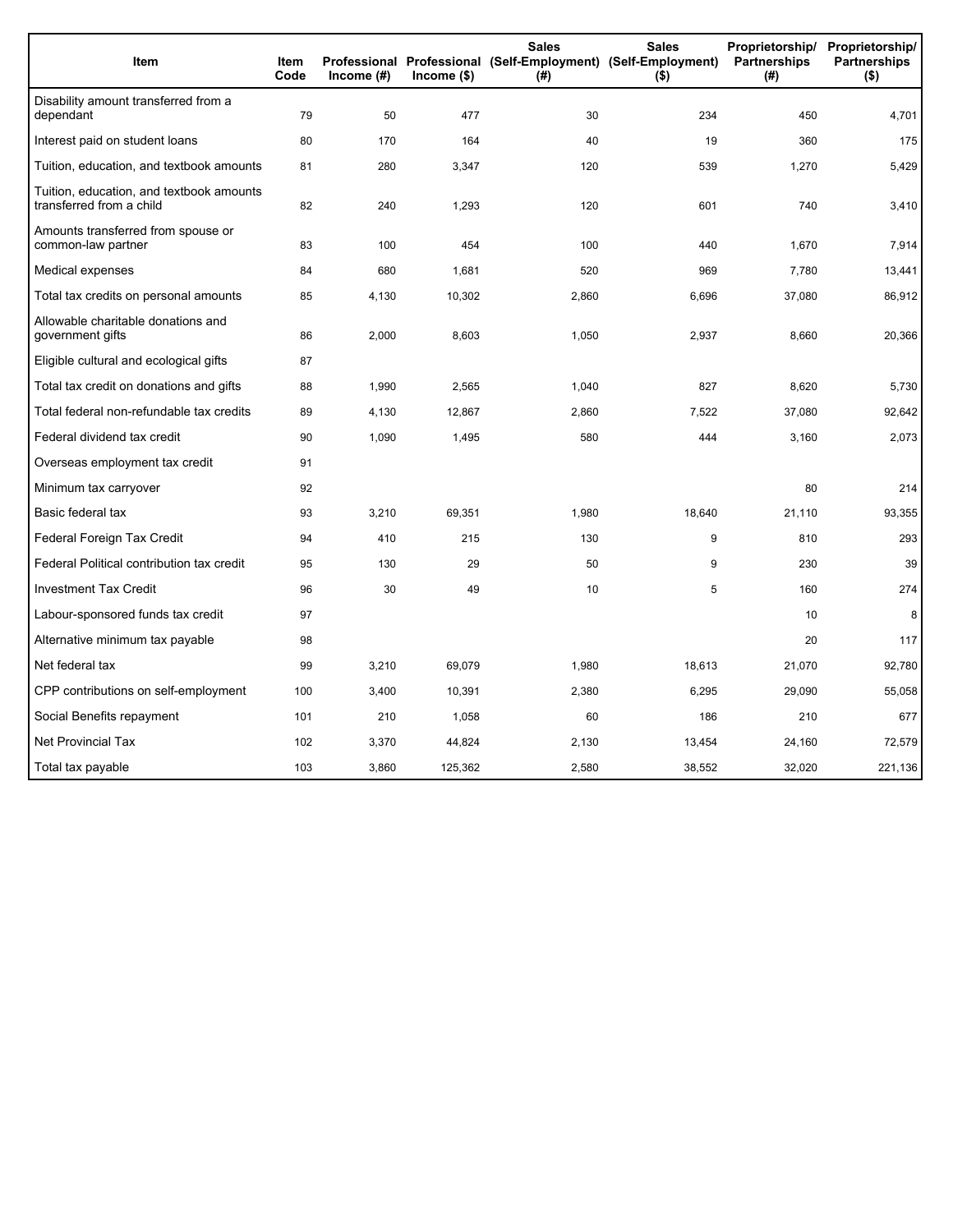| Item                                                                                           | Item<br>Code   | (# )   | Investment Investment<br>$($ \$) | Pension<br>(#) | Pension<br>$($ \$) | <b>Benefit</b><br>(#) | <b>Benefit</b><br>$($ \$) |
|------------------------------------------------------------------------------------------------|----------------|--------|----------------------------------|----------------|--------------------|-----------------------|---------------------------|
| Number of taxable returns                                                                      | $\mathbf{1}$   | 20,950 |                                  | 114,630        |                    | 7,430                 |                           |
| Number of non-taxable returns                                                                  | $\overline{c}$ | 7,680  |                                  | 64,790         |                    | 62,570                |                           |
| Total number of returns                                                                        | 3              | 28,630 |                                  | 179,420        |                    | 70,000                |                           |
| Employment income                                                                              | 4              | 11,230 | 308,856                          | 19,460         | 167,785            | 18,260                | 71,151                    |
| Commissions (from employment)                                                                  | 5              | 140    | 2,200                            | 170            | 623                | 190                   | 307                       |
| Other employment income                                                                        | 6              | 1,330  | 6,492                            | 12,640         | 17,043             | 1,000                 | 1,236                     |
| Old Age Security pension (OASP)                                                                | 7              | 8,060  | 46,171                           | 143,460        | 889,773            | 10,090                | 43,791                    |
| CPP or QPP benefits                                                                            | 8              | 10,470 | 65,334                           | 168,360        | 1,199,608          | 8,630                 | 18,277                    |
| Other pensions or superannuation                                                               | 9              | 5,650  | 90,957                           | 122,420        | 2,213,031          | 780                   | 2,704                     |
| Elected split-pension amount                                                                   | 10             | 1,630  | 9,781                            | 30,520         | 333,593            | 130                   | 589                       |
| Universal Child Care Benefit (UCCB)                                                            | 11             | 1,340  | 2,242                            | 260            | 333                | 28,950                | 50,086                    |
| Employment Insurance and other benefits                                                        | 12             | 630    | 4,089                            | 1,700          | 8,005              | 11,950                | 128,581                   |
| Taxable amount of dividends from taxable Canadian corporations                                 | 13             | 17,840 | 1,003,972                        | 41,380         | 106,276            | 1,050                 | 828                       |
| Interest and other investment income                                                           | 14             | 18,960 | 142,785                          | 93,860         | 169,888            | 6,240                 | 2,859                     |
| Net partnership income (Limited or non-active partners only)                                   | 15             | 750    | 3,152                            | 490            | 209                |                       |                           |
| Net rental income                                                                              | 16             | 9,280  | 99,506                           | 5,460          | 13,025             | 310                   | 359                       |
| Taxable capital gains                                                                          | 17             | 9,820  | 430,675                          | 24,370         | 31,951             | 540                   | 334                       |
| Registered retirement savings plan income (RRSP)                                               | 18             | 2,230  | 16,197                           | 18,350         | 91,230             | 1,790                 | 3,608                     |
| Other income                                                                                   | 19             | 9,920  | 43,169                           | 41,720         | 75,076             | 3,630                 | 6,123                     |
| Net business income                                                                            | 20             | 2,410  | 12,070                           | 5,190          | 9,747              | 830                   | 640                       |
| Net professional income                                                                        | 21             | 440    | 10,304                           | 810            | 3,590              | 60                    | 109                       |
| Net commission income                                                                          | 22             | 280    | 3,264                            | 460            | 684                | 140                   | 83                        |
| Net farming income                                                                             | 23             | 1,490  | 3,945                            | 3,070          | $-3,544$           | 190                   | -569                      |
| Net fishing income                                                                             | 24             |        |                                  | 90             | 63                 | 110                   | 116                       |
| Workers' compensation benefits                                                                 | 25             | 180    | 1,006                            | 1,890          | 8,702              | 2,880                 | 59,269                    |
| Social assistance payments                                                                     | 26             | 100    | 205                              | 2,230          | 4,690              | 32,930                | 251,556                   |
| Net federal supplements                                                                        | 27             | 980    | 2,863                            | 48,430         | 172,236            | 10,400                | 97,166                    |
| Total income assessed                                                                          | 28             | 28,620 | 2,309,686                        | 179,420        | 5,515,842          | 70,000                | 739,397                   |
| Registered pension plan contributions (RPP)                                                    | 29             | 1,440  | 2,917                            | 3,270          | 3,406              | 2,430                 | 1,206                     |
| <b>RRSP</b> deduction                                                                          | 30             | 5,050  | 46,119                           | 6,670          | 20,266             | 1,900                 | 2,631                     |
| Deduction for elected split-pension amount                                                     | 31             | 1,790  | 14,071                           | 32,430         | 315,012            | 60                    | 225                       |
| Annual union, professional, or like dues                                                       | 32             | 2,010  | 875                              | 8,150          | 1,602              | 3,390                 | 612                       |
| Child care expenses                                                                            | 33             | 880    | 2,128                            | 160            | 163                | 2,590                 | 3,608                     |
| <b>Business investment loss</b>                                                                | 34             | 20     | 1,046                            | 40             | 397                |                       |                           |
| Moving expenses                                                                                | 35             | 60     | 261                              | 50             | 199                | 40                    | 66                        |
| Support payments made                                                                          | 36             | 90     | 2,669                            | 320            | 2,531              | 20                    | 39                        |
| Carrying charges and interest expenses                                                         | 37             | 8,320  | 34,394                           | 42,530         | 22,786             | 2,880                 | 299                       |
| Deductions for CPP/QPP contributions on self-employment and other<br>earnings                  | 38             | 1,770  | 886                              | 1,280          | 331                | 210                   | 28                        |
| Deductions for provincial parental insurance plan (PPIP) premiums on<br>self-employment income | 39             |        |                                  |                |                    |                       |                           |
| Exploration and development expenses                                                           | 40             | 540    | 10,598                           | 410            | 1,791              |                       |                           |
| Other employment expenses                                                                      | 41             | 440    | 1,934                            | 720            | 1,810              | 220                   | 508                       |
| Clergy residence deduction                                                                     | 42             | 20     | 164                              | 90             | 530                |                       |                           |
| Other deductions                                                                               | 43             | 1,410  | 1,906                            | 4,700          | 31,039             | 1,620                 | 1,365                     |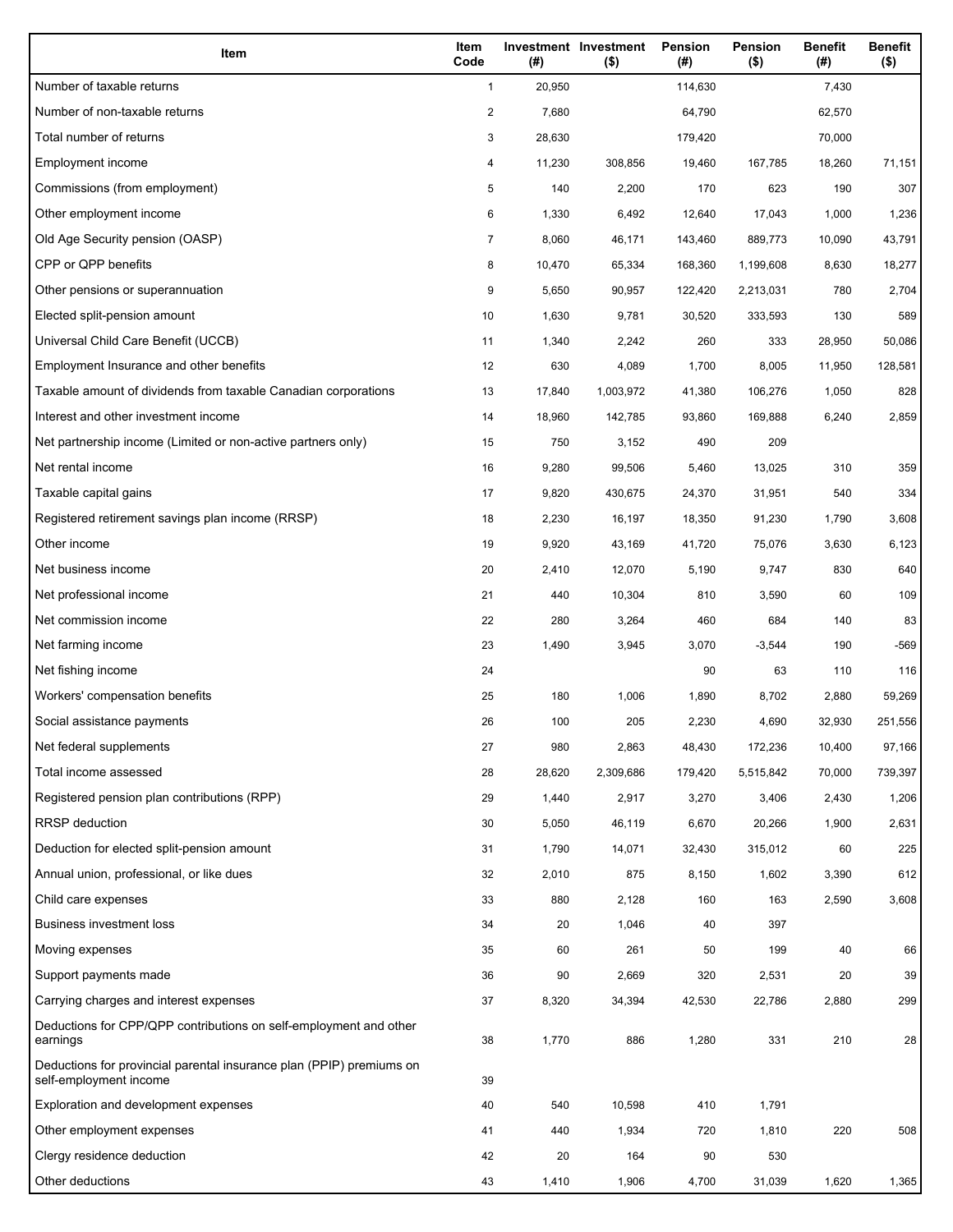| Item                                                              | <b>Item Code</b> | (#)    | Investment Investment<br>$($ \$) |         | Pension (#) Pension (\$) Benefit (#) Benefit (\$) |        |         |
|-------------------------------------------------------------------|------------------|--------|----------------------------------|---------|---------------------------------------------------|--------|---------|
| Total deductions before adjustments                               | 44               | 15,160 | 119,978                          | 73,710  | 401,917                                           | 11,050 | 10,822  |
| Social benefits repayment                                         | 45               | 2,730  | 11,660                           | 3,250   | 7,980                                             | 30     | 60      |
| Net income after adjustments                                      | 46               | 28,330 | 2,182,577                        | 179,330 | 5,106,713                                         | 69,840 | 728,812 |
| Canadian Forces personnel and police deduction                    | 47               |        |                                  |         |                                                   |        |         |
| Security options deductions                                       | 48               |        |                                  | 10      | 51                                                |        |         |
| Other payments deductions                                         | 49               | 1,170  | 3,870                            | 51,660  | 185,628                                           | 42,360 | 407,992 |
| Non-capital losses of other years                                 | 50               | 80     | 813                              | 50      | 173                                               |        |         |
| Net capital losses of other years                                 | 51               | 2,060  | 12,590                           | 5,520   | 5,691                                             | 50     | 16      |
| Capital gains deduction                                           | 52               | 2,110  | 219,448                          | 330     | 2,705                                             |        |         |
| Northern residents deductions                                     | 53               | 200    | 482                              | 2,040   | 5,483                                             | 610    | 1,246   |
| Additional deductions                                             | 54               | 170    | 627                              | 3,990   | 9,293                                             | 210    | 1,274   |
| Farming/fishing losses of prior years                             | 55               | 60     | 562                              | 70      | 223                                               |        |         |
| Total deductions from net income                                  | 56               | 5,240  | 239,393                          | 61,580  | 209,264                                           | 42,650 | 410,576 |
| Taxable income assessed                                           | 57               | 28,270 | 1,943,963                        | 179,150 | 4,897,625                                         | 54,190 | 319,100 |
| Basic personal amount                                             | 58               | 28,630 | 309,020                          | 179,420 | 1,940,269                                         | 70,000 | 753,097 |
| Age amount                                                        | 59               | 5,770  | 27,695                           | 141,810 | 883,006                                           | 10,190 | 67,773  |
| Spouse or common-law partner amount                               | 60               | 1,160  | 8,135                            | 6,680   | 28,744                                            | 5,420  | 50,641  |
| Amount for eligible dependant                                     | 61               | 310    | 3,038                            | 820     | 7,624                                             | 13,620 | 145,545 |
| Amount for children 17 and under                                  | 62               | 2,510  | 10,714                           | 1,140   | 3,721                                             | 19,630 | 97,933  |
| Amount for infirm dependants age 18 or older                      | 63               | 30     | 184                              | 290     | 1,526                                             | 10     | 102     |
| CPP or QPP contributions through employment                       | 64               | 7,830  | 7,958                            | 8,240   | 3,704                                             | 8,380  | 2,781   |
| CPP or QPP contributions on self-employment and other earnings    | 65               | 1,770  | 886                              | 1,280   | 331                                               | 210    | 28      |
| Employment Insurance premiums                                     | 66               | 5,250  | 1,872                            | 13,290  | 2,870                                             | 11,610 | 2,034   |
| PPIP premiums paid                                                | 67               |        |                                  |         |                                                   |        |         |
| PPIP premiums payable on employment income                        | 68               |        |                                  |         |                                                   |        |         |
| PPIP premiums payable on self-employment income                   | 69               |        |                                  |         |                                                   |        |         |
| Volunteer firefighters' amount                                    | 70               | 20     | 54                               | 60      | 180                                               |        |         |
| Canada employment amount                                          | 71               | 11,590 | 12,006                           | 29,190  | 22,834                                            | 15,120 | 14,235  |
| Public transit amount                                             | 72               | 320    | 127                              | 2,040   | 873                                               | 1,250  | 628     |
| Children's fitness amount                                         | 73               | 1,350  | 853                              | 270     | 120                                               | 1,170  | 379     |
| Children's arts amount                                            | 74               | 600    | 354                              | 90      | 42                                                | 250    | 90      |
| Home buyers' amount                                               | 75               | 60     | 307                              | 40      | 191                                               | 80     | 364     |
| Pension income amount                                             | 76               | 6,750  | 12,473                           | 135,050 | 258,782                                           | 890    | 1,198   |
| Caregiver amount                                                  | 77               | 160    | 839                              | 840     | 4,163                                             | 120    | 753     |
| Disability amount                                                 | 78               | 1,710  | 12,961                           | 30,100  | 226,802                                           | 5,910  | 44,527  |
| Disability amount transferred from a dependant                    | 79               | 220    | 1,922                            | 1,140   | 8,611                                             | 980    | 12,776  |
| Interest paid on student loans                                    | 80               | 90     | 35                               | 20      | 12                                                | 350    | 123     |
| Tuition, education, and textbook amounts                          | 81               | 1,800  | 14,199                           | 470     | 703                                               | 1,010  | 4,210   |
| Tuition, education, and textbook amounts transferred from a child | 82               | 460    | 2,171                            | 770     | 3,548                                             | 30     | 100     |
| Amounts transferred from spouse or common-law partner             | 83               | 980    | 4,634                            | 17,880  | 101,880                                           | 3,750  | 21,803  |
| Medical expenses                                                  | 84               | 5,530  | 22,233                           | 65,220  | 178,075                                           | 3,080  | 3,726   |
| Total tax credits on personal amounts                             | 85               | 28,630 | 68,202                           | 179,420 | 551,793                                           | 70,000 | 183,733 |
| Allowable charitable donations and government gifts               | 86               | 8,640  | 60,104                           | 54,390  | 79,721                                            | 1,530  | 894     |
| Eligible cultural and ecological gifts                            | 87               |        |                                  | 80      | 538                                               |        |         |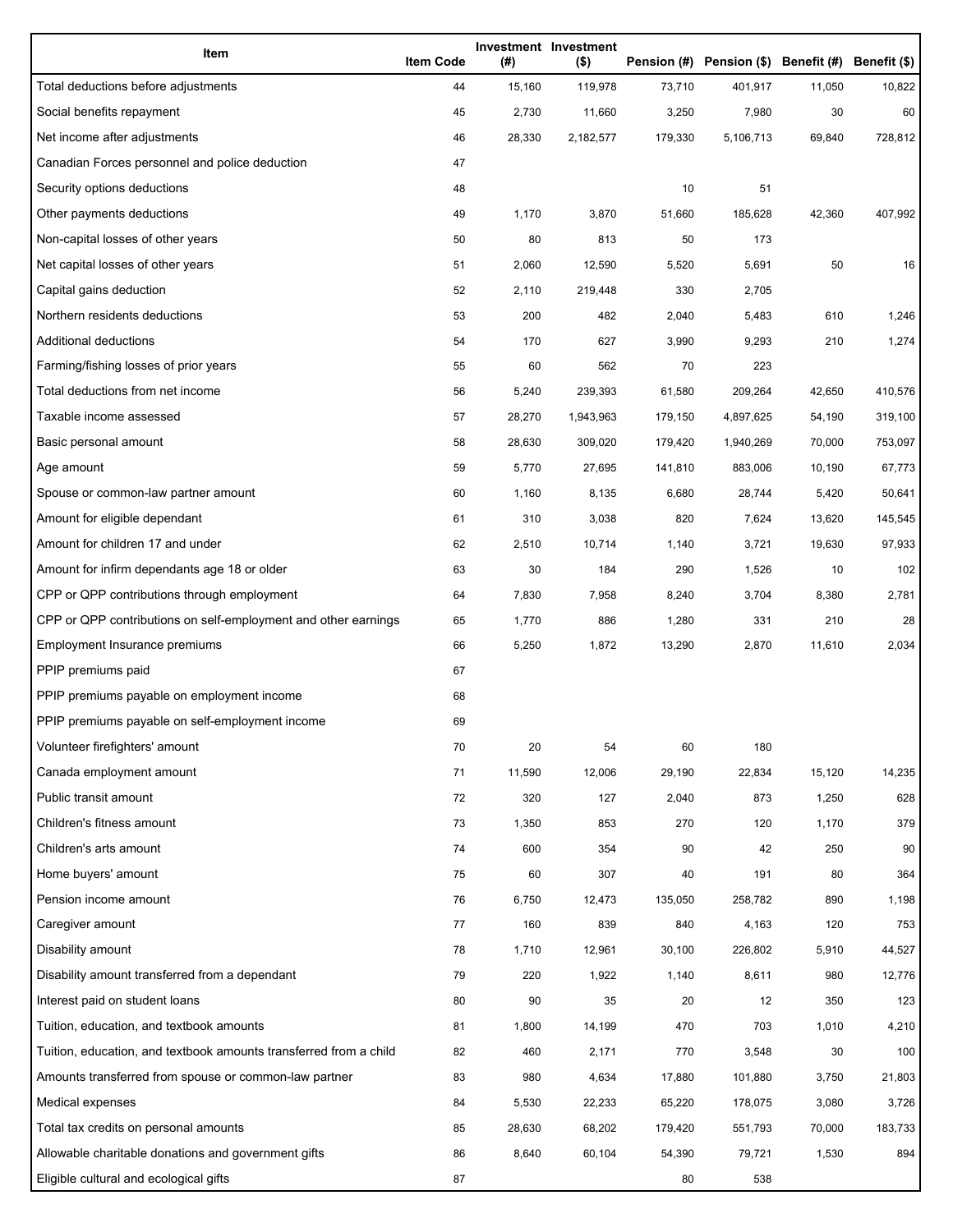| Item                                      | <b>Item Code</b> | (#)    | Investment Investment<br>$($ \$) | Pension (#) | Pension (\$) | Benefit (#) | Benefit (\$) |
|-------------------------------------------|------------------|--------|----------------------------------|-------------|--------------|-------------|--------------|
| Total tax credit on donations and gifts   | 88               | 8,620  | 17,205                           | 54,240      | 22,002       | 1,500       | 232          |
| Total federal non-refundable tax credits  | 89               | 28,630 | 85,407                           | 179,420     | 573,794      | 70,000      | 183,965      |
| Federal dividend tax credit               | 90               | 15,390 | 134,005                          | 32,490      | 13,991       | 490         | 66           |
| Overseas employment tax credit            | 91               |        |                                  |             |              |             |              |
| Minimum tax carryover                     | 92               | 790    | 2,052                            | 230         | 459          |             |              |
| Basic federal tax                         | 93               | 16,710 | 214,915                          | 92,280      | 272,621      | 6,000       | 7,633        |
| Federal Foreign Tax Credit                | 94               | 3,440  | 2,010                            | 9,900       | 1,057        | 70          | 2            |
| Federal Political contribution tax credit | 95               | 550    | 110                              | 3,040       | 427          | 10          | 1            |
| <b>Investment Tax Credit</b>              | 96               | 180    | 718                              | 150         | 138          |             |              |
| Labour-sponsored funds tax credit         | 97               |        |                                  | 20          | 10           |             |              |
| Alternative minimum tax payable           | 98               | 1,190  | 8,439                            |             |              |             |              |
| Net federal tax                           | 99               | 16,560 | 212,132                          | 92,090      | 271,000      | 5,980       | 7,632        |
| CPP contributions on self-employment      | 100              | 1,770  | 1,773                            | 1,280       | 662          | 210         | 57           |
| Social Benefits repayment                 | 101              | 2,730  | 11,660                           | 3,250       | 7,980        | 30          | 60           |
| Net Provincial Tax                        | 102              | 20,750 | 194,279                          | 114,520     | 257,250      | 7,250       | 7,682        |
| Total tax payable                         | 103              | 20,950 | 419,844                          | 114,630     | 536,892      | 7,430       | 15,432       |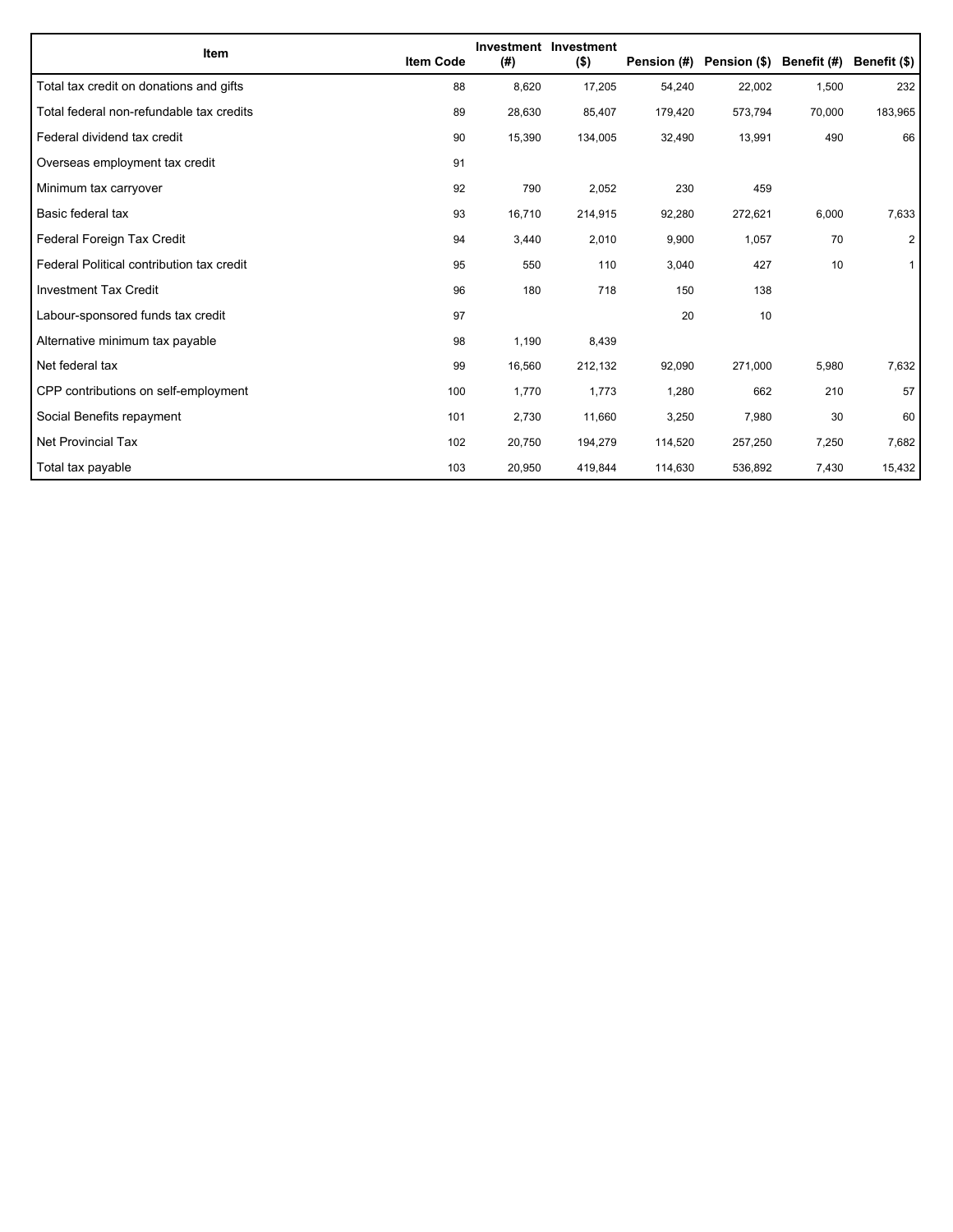| Item                                                                                        | Item Code Other (#) |        | Other (\$) |
|---------------------------------------------------------------------------------------------|---------------------|--------|------------|
| Number of taxable returns                                                                   | 1                   | 9,540  |            |
| Number of non-taxable returns                                                               | 2                   | 11,870 |            |
| Total number of returns                                                                     | 3                   | 21,410 |            |
| Employment income                                                                           | 4                   | 6,380  | 74,165     |
| Commissions (from employment)                                                               | 5                   |        |            |
| Other employment income                                                                     | 6                   | 850    | 2,290      |
| Old Age Security pension (OASP)                                                             | $\overline{7}$      | 2,040  | 8,645      |
| CPP or QPP benefits                                                                         | 8                   | 5,740  | 35,118     |
| Other pensions or superannuation                                                            | 9                   | 2,310  | 28,257     |
| Elected split-pension amount                                                                | 10                  | 940    | 4,934      |
| Universal Child Care Benefit (UCCB)                                                         | 11                  | 720    | 1,053      |
| Employment Insurance and other benefits                                                     | 12                  | 890    | 5,328      |
| Taxable amount of dividends from taxable Canadian corporations                              | 13                  | 3,220  | 10,264     |
| Interest and other investment income                                                        | 14                  | 5,510  | 8,554      |
| Net partnership income (Limited or non-active partners only)                                | 15                  | 70     | $-77$      |
| Net rental income                                                                           | 16                  | 450    | 1,017      |
| Taxable capital gains                                                                       | 17                  | 2,070  | 8,842      |
| Registered retirement savings plan income (RRSP)                                            | 18                  | 5,990  | 122,688    |
| Other income                                                                                | 19                  | 12,430 | 300,569    |
| Net business income                                                                         | 20                  | 830    | 1,230      |
| Net professional income                                                                     | 21                  | 130    | 647        |
| Net commission income                                                                       | 22                  | 110    | 400        |
| Net farming income                                                                          | 23                  | 200    | $-756$     |
| Net fishing income                                                                          | 24                  |        |            |
| Workers' compensation benefits                                                              | 25                  | 120    | 541        |
| Social assistance payments                                                                  | 26                  | 320    | 878        |
| Net federal supplements                                                                     | 27                  | 370    | 913        |
| Total income assessed                                                                       | 28                  | 16,460 | 632,803    |
| Registered pension plan contributions (RPP)                                                 | 29                  | 1,230  | 2,064      |
| RRSP deduction                                                                              | 30                  | 1,940  | 24,118     |
| Deduction for elected split-pension amount                                                  | 31                  | 730    | 6,108      |
| Annual union, professional, or like dues                                                    | 32                  | 1,500  | 404        |
| Child care expenses                                                                         | 33                  | 320    | 477        |
| <b>Business investment loss</b>                                                             | 34                  | 10     | 278        |
| Moving expenses                                                                             | 35                  | 60     | 182        |
| Support payments made                                                                       | 36                  | 30     | 235        |
| Carrying charges and interest expenses                                                      | 37                  | 2,470  | 3,521      |
| Deductions for CPP/QPP contributions on self-employment and other earnings                  | 38                  | 350    | 117        |
| Deductions for provincial parental insurance plan (PPIP) premiums on self-employment income | 39                  |        |            |
| Exploration and development expenses                                                        | 40                  | 60     | 1,665      |
| Other employment expenses                                                                   | 41                  | 170    | 975        |
| Clergy residence deduction                                                                  | 42                  |        |            |
| Other deductions                                                                            | 43                  | 660    | 8,823      |
| Total deductions before adjustments                                                         | 44                  | 6,130  | 49,014     |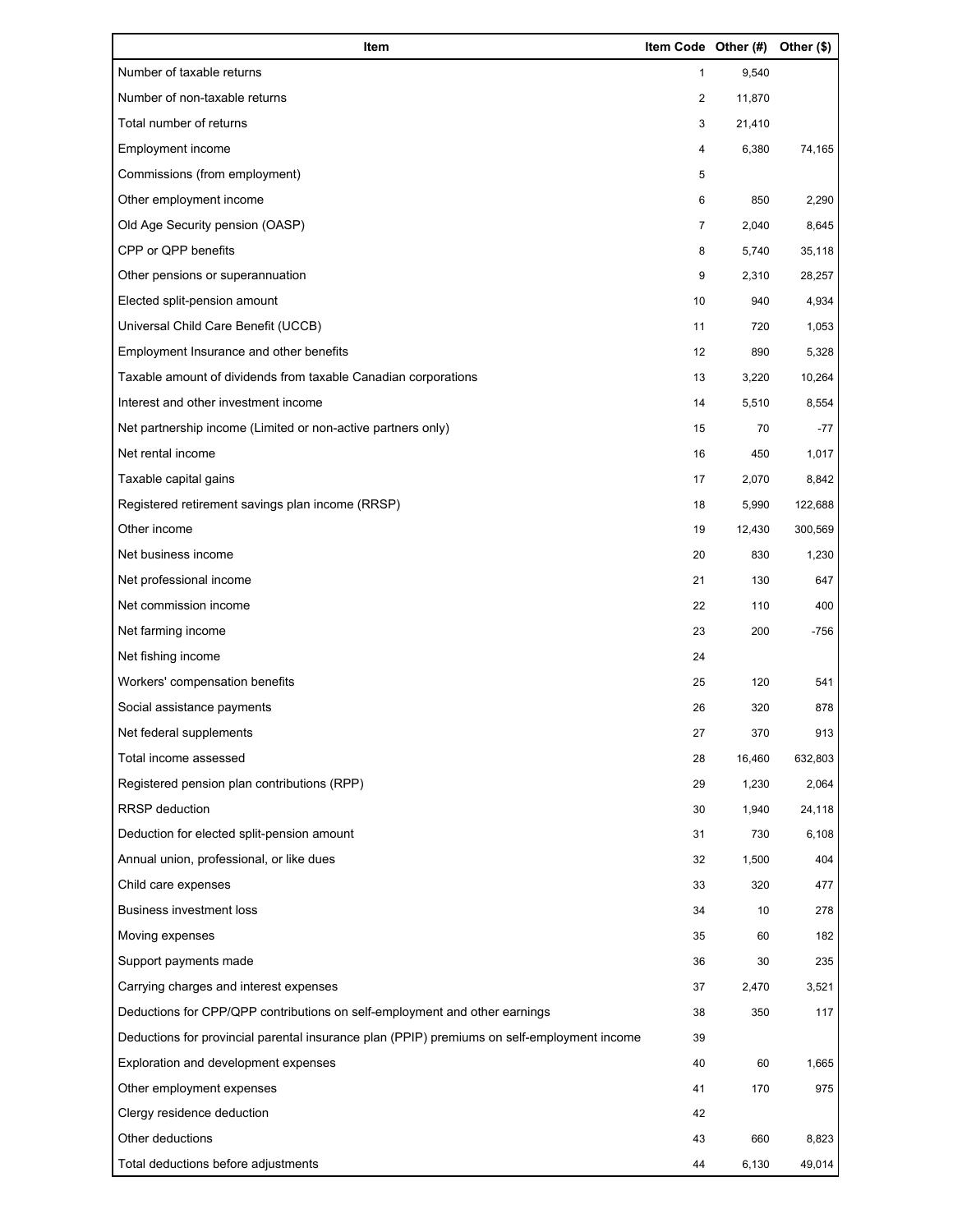| Item                                                              | Item Code Other (#) |        | Other (\$) |
|-------------------------------------------------------------------|---------------------|--------|------------|
| Social benefits repayment                                         | 45                  | 580    | 1,813      |
| Net income after adjustments                                      | 46                  | 16,380 | 582,692    |
| Canadian Forces personnel and police deduction                    | 47                  |        |            |
| Security options deductions                                       | 48                  |        |            |
| Other payments deductions                                         | 49                  | 790    | 2,314      |
| Non-capital losses of other years                                 | 50                  | 30     | 146        |
| Net capital losses of other years                                 | 51                  | 550    | 1,103      |
| Capital gains deduction                                           | 52                  | 20     | 837        |
| Northern residents deductions                                     | 53                  | 190    | 433        |
| Additional deductions                                             | 54                  | 100    | 830        |
| Farming/fishing losses of prior years                             | 55                  | 10     | 111        |
| Total deductions from net income                                  | 56                  | 1,620  | 5,828      |
| Taxable income assessed                                           | 57                  | 16,370 | 576,871    |
| Basic personal amount                                             | 58                  | 21,410 | 229,568    |
| Age amount                                                        | 59                  | 1,670  | 8,703      |
| Spouse or common-law partner amount                               | 60                  | 1,170  | 8,678      |
| Amount for eligible dependant                                     | 61                  | 660    | 6,754      |
| Amount for children 17 and under                                  | 62                  | 1,410  | 5,455      |
| Amount for infirm dependants age 18 or older                      | 63                  | 20     | 99         |
| CPP or QPP contributions through employment                       | 64                  | 3,690  | 2,688      |
| CPP or QPP contributions on self-employment and other earnings    | 65                  | 350    | 117        |
| Employment Insurance premiums                                     | 66                  | 4,390  | 1,330      |
| PPIP premiums paid                                                | 67                  |        |            |
| PPIP premiums payable on employment income                        | 68                  |        |            |
| PPIP premiums payable on self-employment income                   | 69                  |        |            |
| Volunteer firefighters' amount                                    | 70                  | 10     | 39         |
| Canada employment amount                                          | 71                  | 6,050  | 5,809      |
| Public transit amount                                             | 72                  | 700    | 299        |
| Children's fitness amount                                         | 73                  | 390    | 198        |
| Children's arts amount                                            | 74                  | 150    | 77         |
| Home buyers' amount                                               | 75                  | 30     | 144        |
| Pension income amount                                             | 76                  | 3,120  | 5,790      |
| Caregiver amount                                                  | 77                  | 90     | 467        |
| Disability amount                                                 | 78                  | 1,220  | 9,218      |
| Disability amount transferred from a dependant                    | 79                  | 150    | 1,418      |
| Interest paid on student loans                                    | 80                  | 70     | 34         |
| Tuition, education, and textbook amounts                          | 81                  | 720    | 3,668      |
| Tuition, education, and textbook amounts transferred from a child | 82                  | 220    | 1,061      |
| Amounts transferred from spouse or common-law partner             | 83                  | 800    | 4,011      |
| Medical expenses                                                  | 84                  | 3,130  | 8,602      |
| Total tax credits on personal amounts                             | 85                  | 21,410 | 45,636     |
| Allowable charitable donations and government gifts               | 86                  | 3,450  | 8,399      |
| Eligible cultural and ecological gifts                            | 87                  |        |            |
| Total tax credit on donations and gifts                           | 88                  | 3,430  | 2,414      |